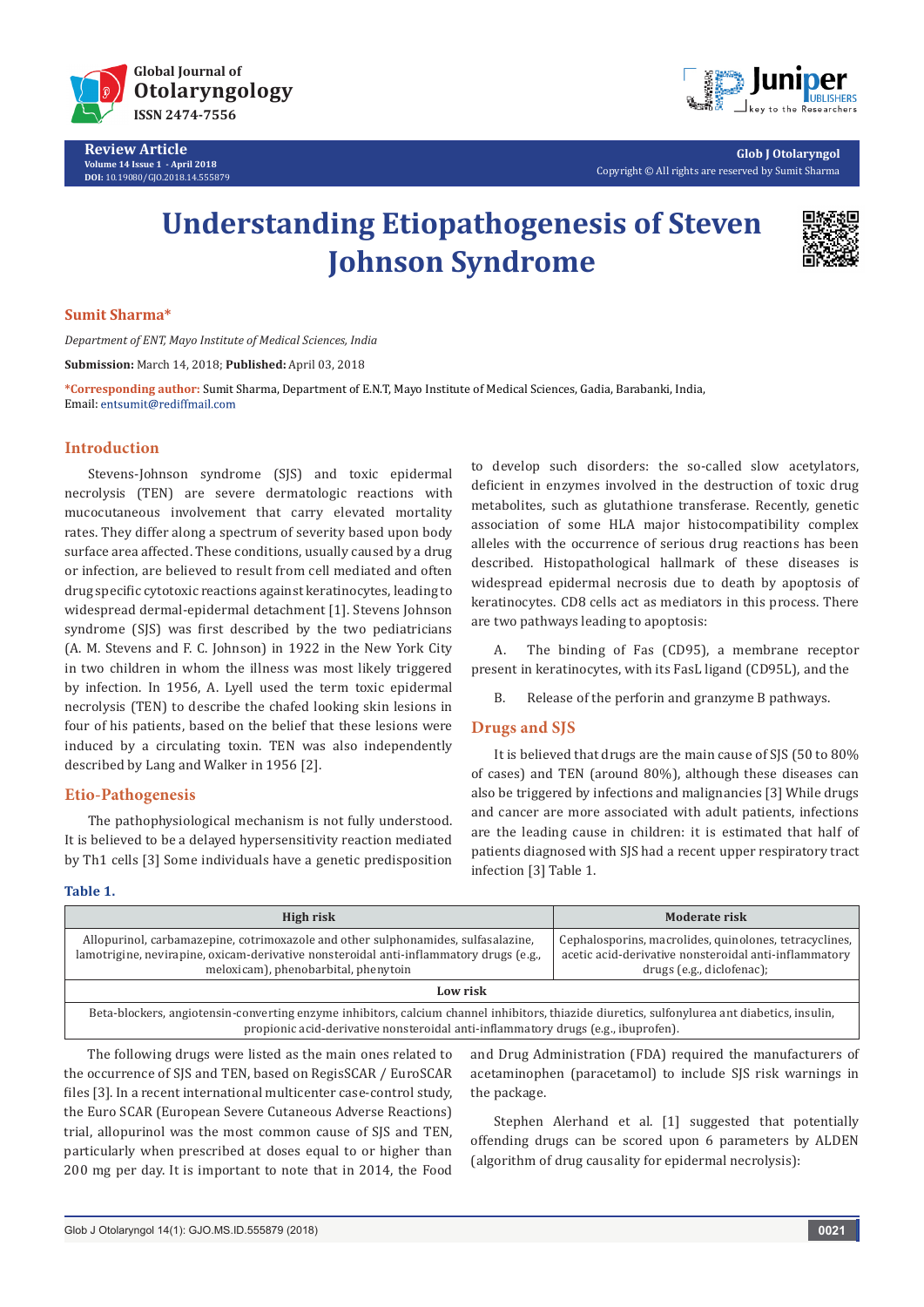- a) Time delay from drug administration to reaction onset,
- b) Probability of drug presence in the body,

c) Prior exposure to the same drug regardless of reaction at that time,

- d) Presence of drug beyond the progression phase,
- e) Drug notoriety as a cause of SJS/TEN, and the
- f) Presence or absence of other etiologies.

The SJS/TEN symptoms are not clearly attributed to a drug in 20% to 25% of cases (higher for children).

#### **Index Days**

refers to the median latency time between the beginning of use and onset of SJS/TEN, The first large study to assess the risk of developing SJS or TEN distinguished between [4] Drugs used for short term periods highest risk was documented for trimethoprim sulfomethoxazole and other sulfonamide antibiotics, followed by chlormezanone, cephalosporins, quinolones and aminopenicillins. Drugs used for months or years. In this group the increased risk was confined largely to the first 2 months of treatment Table 2. The drugs include carbamazepine, followed by oxicam nonsteroidal anti inflammatory, corticosteroids, phenytoin, allopurinol, Phenobarbital and valproic acid. He further suggested that Granulysin levels are important prognostic indocators, Granulysin is a protein expressed in two isoforms (15KDa and 9KDa), produced by CD8+ Cytotoxic T cells, natural killer T cells and natural killer cells [2] Specific drug hypersensitivity leads to major histocompatibility class I restricted drug presentation and is followed by an expansion of cytotoxic T -lymphocytes, leading to an infiltration of skin lesions with cytotoxic T-lymphocytes and natural killer cells. Granulysin probably is the key mediator for disseminated keratinocyte death in SJS/TEN. Granulysin levels in the sera of patients with SJS/ TEN are much higher than in patients with ordinary drug induced skin reactions or healthy controls. Furthermore granulysin levels correlate with clinical severity. The mechanism is not IgE mediated, a desensitization of the triggering drug is not an option [4].

## **Table 2**

| <b>Index Days For Various Drugs</b> |         |
|-------------------------------------|---------|
| Carbamazepine                       | 15 Days |
| Phenytoin                           | 24 Days |
| Phenobarbital                       | 17 Days |
| Allopurinol                         | 20 Days |
| Valproic acid                       | 30 Days |

#### **Non Drug Induced SJS**

Infections could play a major role in triggering SJS in children, outnumbering drug induced cases in some studies. Mycoplasma pneumonia is implicated as an etiological factor

in SJS, especially in children who present with mucosal lesions and limited skin involvement. Other triggers include live virus vaccinations, and DPT vaccination [2] Although Stephen Alerhand etal [4] suggests that in children, medications are the most common precipitant of SJS/TEN. The reported viral diseases include herpes simplex virus (HSV), HIV, coxsackievirus, influenza, hepatitis, lymphogranuloma venereum, and smallpox. Bacterial agents include group A beta-hemolytic streptococcus, the bacilli of diphtheria, brucellosis, typhoid fever and tularemia, mycobacteria and mycoplasma. Fungal causes include paracoccidioidomycosis, dermatophytosis and histoplasmosis. Protozoan parasites malaria and trichomonas were also related. In children, enteroviruses and Epstein Barr virus are possible causative agents. Carcinomas and lymphomas are also associated. Notwithstanding the different known etiologies, SJS is idiopathic in 25 to 50% of cases [3] Table 3.

## **Table 3.**

| Other predisposing conditions include                             |  |
|-------------------------------------------------------------------|--|
| Malignancy, Systemic lupus                                        |  |
| erythematosus, Radiotherapy, Collagen vascular disease, UV light, |  |
| Genetics, and Underlying immunologic disease (4)                  |  |

# **Mycoplasma Pneumoniae and Stevens Johnson Syndrome**

M. pneumoniae has been cited as the most common infectious cause of SJS. It is one of the commonest causes of atypical pneumonia. 25-33% of infected patients may show some cutaneous manifestations most notably exanthems, urticaria, and SJS. In addition to SJS, M. pneumoniae has also been noted to cause erythema multiforme (EM) and "atypical SJS" manifesting as severe mucositis without skin lesions. M. pneumoniae-associated SJS most commonly affects children and young adults compared with drug associated SJS. In younger patients, SJS may be preceded by symptoms of upper respiratory tract infection from 2 days to 2 weeks before the appearance of the rash M pneumonia induced SJS is associated with less severe complications and less internal organ involvement than those resulting from other causes. M. pneumoniae has occasionally been isolated from the involved skin of effected patients also [5] Hence a M. pneumoniae work up should be considered in patients who present with SJS, particularly if there is no history of recent medication use [6].

#### **Genetics and Steven Johnson Syndrome**

Some people with Stevens-Johnson syndrome have a genetic predisposition which increases their risk of developing the condition in response to triggering factors such as medications. The genetic variation most strongly associated with Stevens-Johnson syndrome occurs in the HLA-B gene. This gene is part of a family of genes called the human leukocyte antigen (HLA) complex. This complex of genes helps the immune system distinguish the body's own proteins from proteins made by